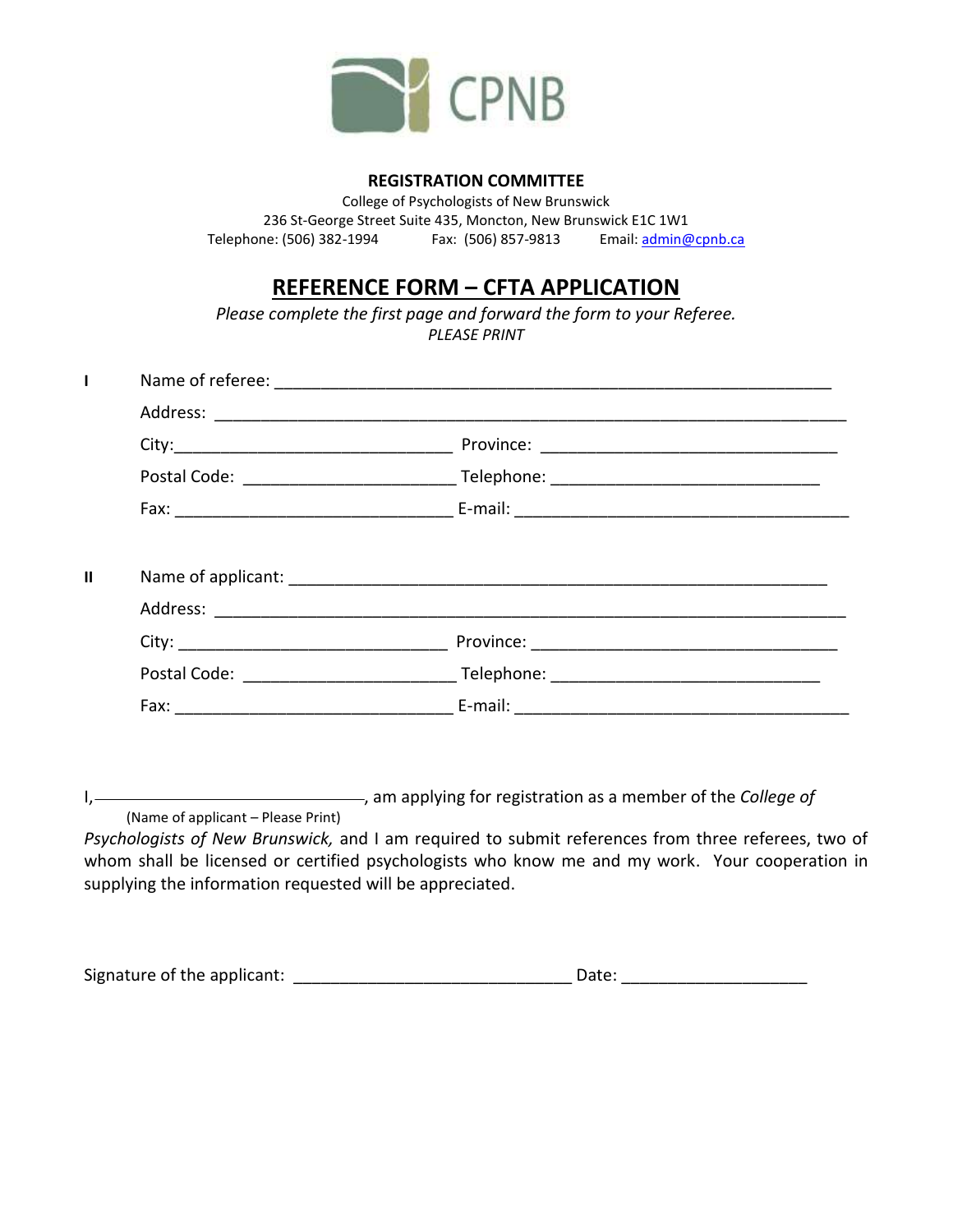**Reference Form Name of Applicant: \_\_\_\_\_\_\_\_\_\_\_\_\_\_\_\_\_\_\_\_\_\_\_\_\_\_\_\_\_** 

#### **THE FOLLOWING SECTION IS TO BE COMPLETED BY THE REFEREE**

### **IMPORTANT - PLEASE NOTE:**

The information provided to the Registration Committee can be made available to the applicant.

|                              | A. Applicant has been known to me for<br>years;                           |
|------------------------------|---------------------------------------------------------------------------|
| From                         | to                                                                        |
| (mm/yyyy)                    | (mm/yyyy)                                                                 |
|                              | Relationship to applicant (Supervisor, Co-worker, Department Head, etc.): |
|                              |                                                                           |
|                              | The applicant spent percent of this time in psychological activities.     |
| Other responsibilities were: |                                                                           |
|                              | Percent of time                                                           |

B. Name of institution or firm and applicant's position:

| <b>Institution or Firm</b> | <b>Position</b> |
|----------------------------|-----------------|
|                            |                 |
|                            |                 |
|                            |                 |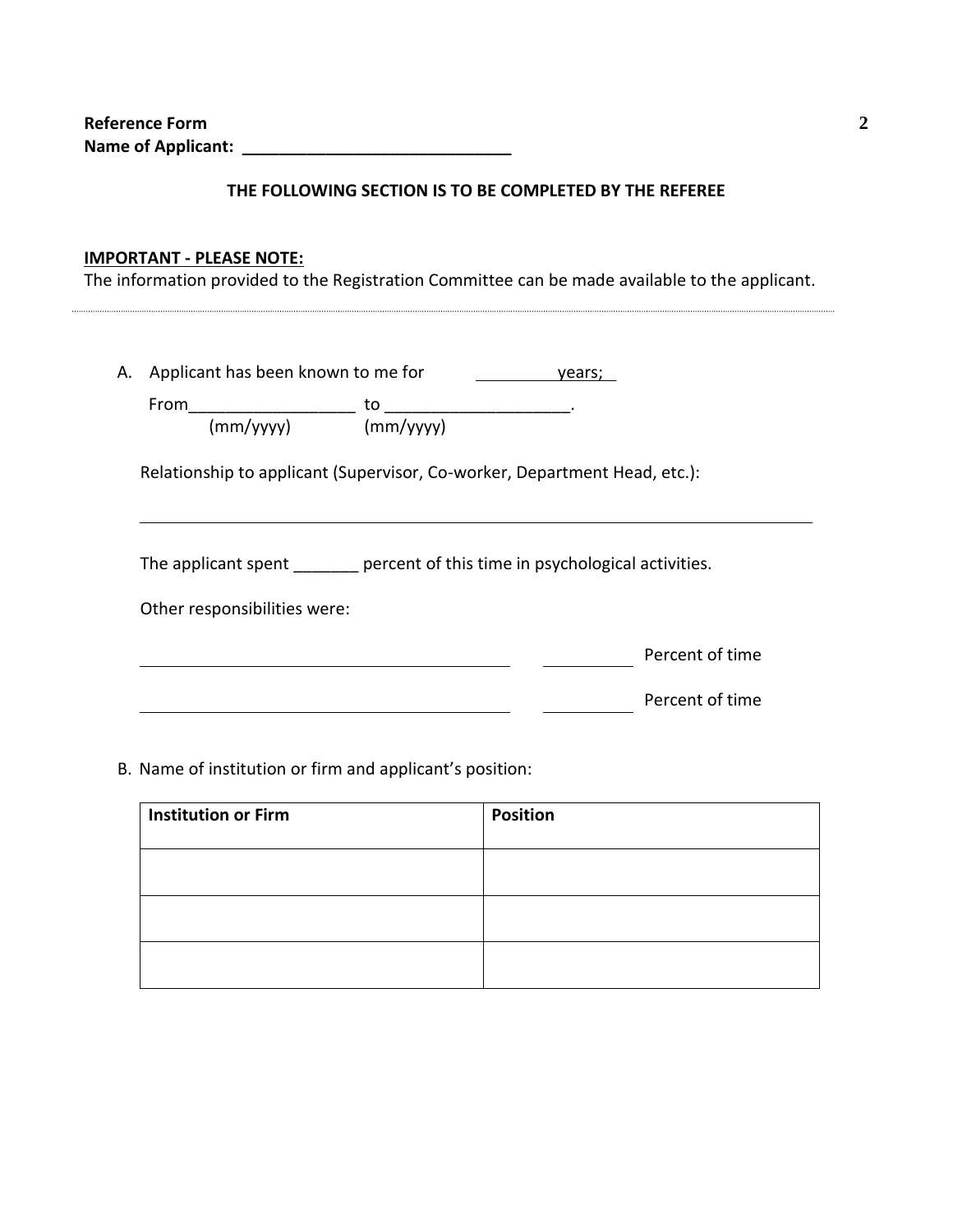- C. Comment on applicant's ability with respect to the five following core competencies: 1. Interpersonal relationships. Please comment on the applicant's ability to:  $i)$  $\mathsf{ii}$  $iii)$ establish trust and respect within the professional relationship: iv) maintain appropriate relationships with colleagues and peers: establish and maintain professional relationships with clients from all populations served: v)
	- vi)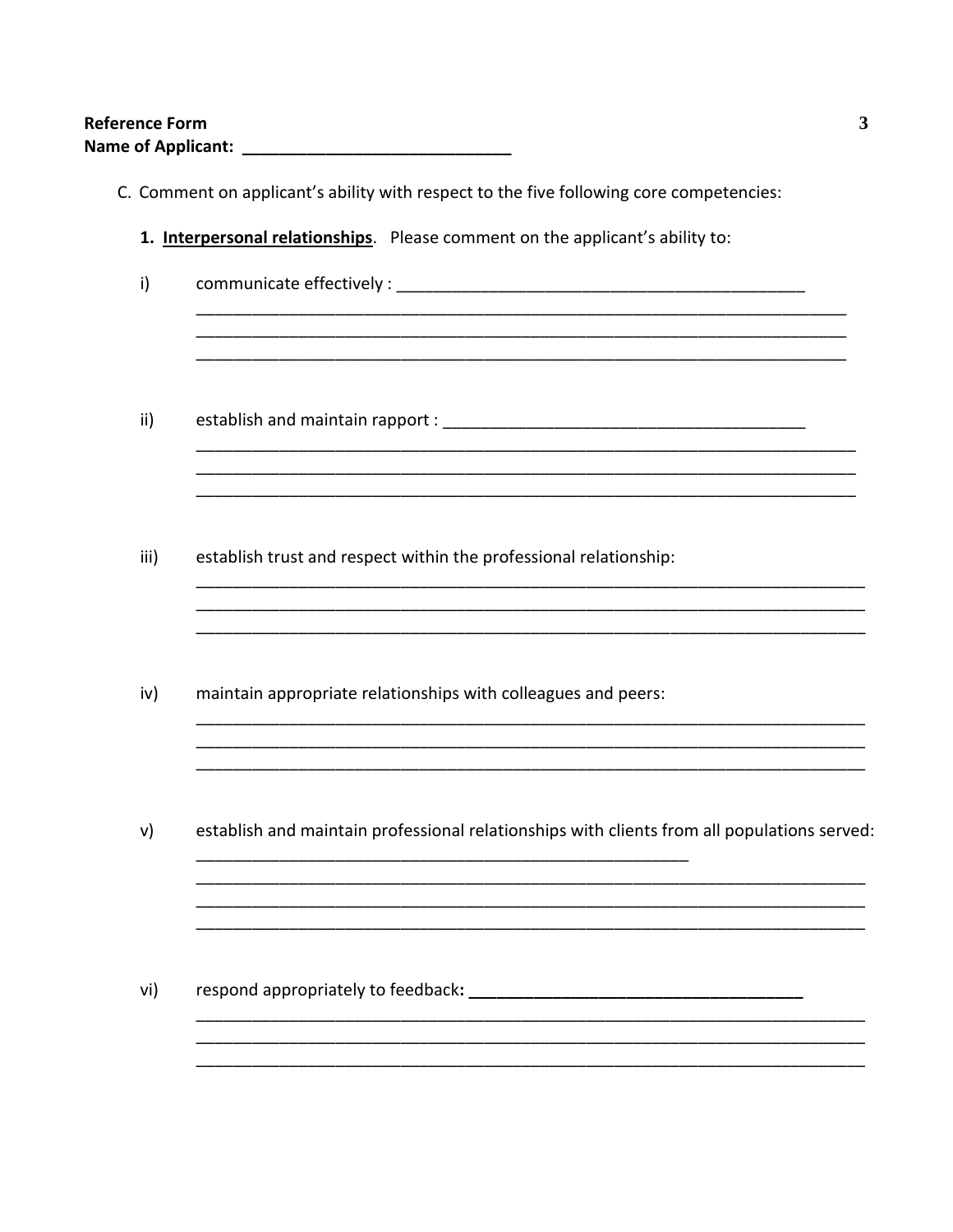| Reference Form            |  |
|---------------------------|--|
| <b>Name of Applicant:</b> |  |

2. Assessment and Evaluation: Please comment on the applicant's:

| i)   | knowledge of assessment and evaluation: North and Solomon and Solomon Showledge of assessment and sell-                                                                                                                                                                                |
|------|----------------------------------------------------------------------------------------------------------------------------------------------------------------------------------------------------------------------------------------------------------------------------------------|
|      |                                                                                                                                                                                                                                                                                        |
| ii)  | ability to develop a practical plan of action: _________________________________                                                                                                                                                                                                       |
| iii) | knowledge of diagnostic classification or identification of strengths or competencies:                                                                                                                                                                                                 |
|      |                                                                                                                                                                                                                                                                                        |
|      | 3. Intervention and Consultation. Please comment on the applicant's ability to:                                                                                                                                                                                                        |
| i)   | offer psychological interventions that promote, restore, or enhance a positive<br>functioning and a sense of well-being in clients through preventive, developmental<br>and/or remedial services: and all the services of the services of the services of the services of the services |
|      |                                                                                                                                                                                                                                                                                        |
| ii)  |                                                                                                                                                                                                                                                                                        |
|      |                                                                                                                                                                                                                                                                                        |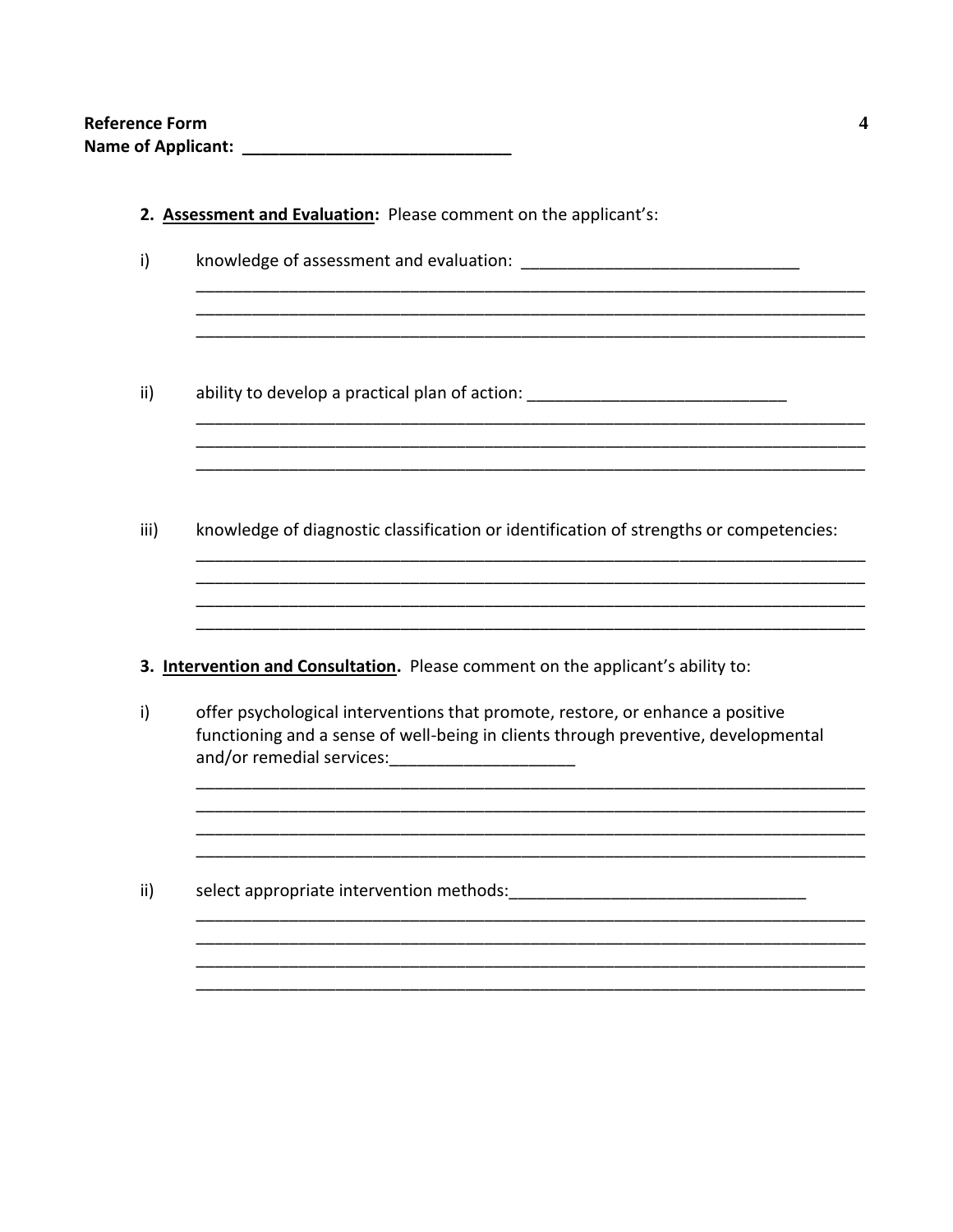| Reference Form            |  |
|---------------------------|--|
| <b>Name of Applicant:</b> |  |

|  | 4. Research. Please comment on the applicant's: |  |
|--|-------------------------------------------------|--|
|  |                                                 |  |

- $i)$ basic knowledge of research methods and the applications of scientific research:
- $\mathsf{ii}$

### 5. Ethics and Standards. Please comment on the applicant's:

| i)  | ability to accept his or her obligations, be sensitive to others and conduct himself or        |
|-----|------------------------------------------------------------------------------------------------|
| ii) | ability to establish professional relationships within applicable constraints and              |
|     |                                                                                                |
|     | <b>D.</b> Would you be willing to employ this applicant within your organization?<br>Yes<br>No |
|     |                                                                                                |
|     |                                                                                                |